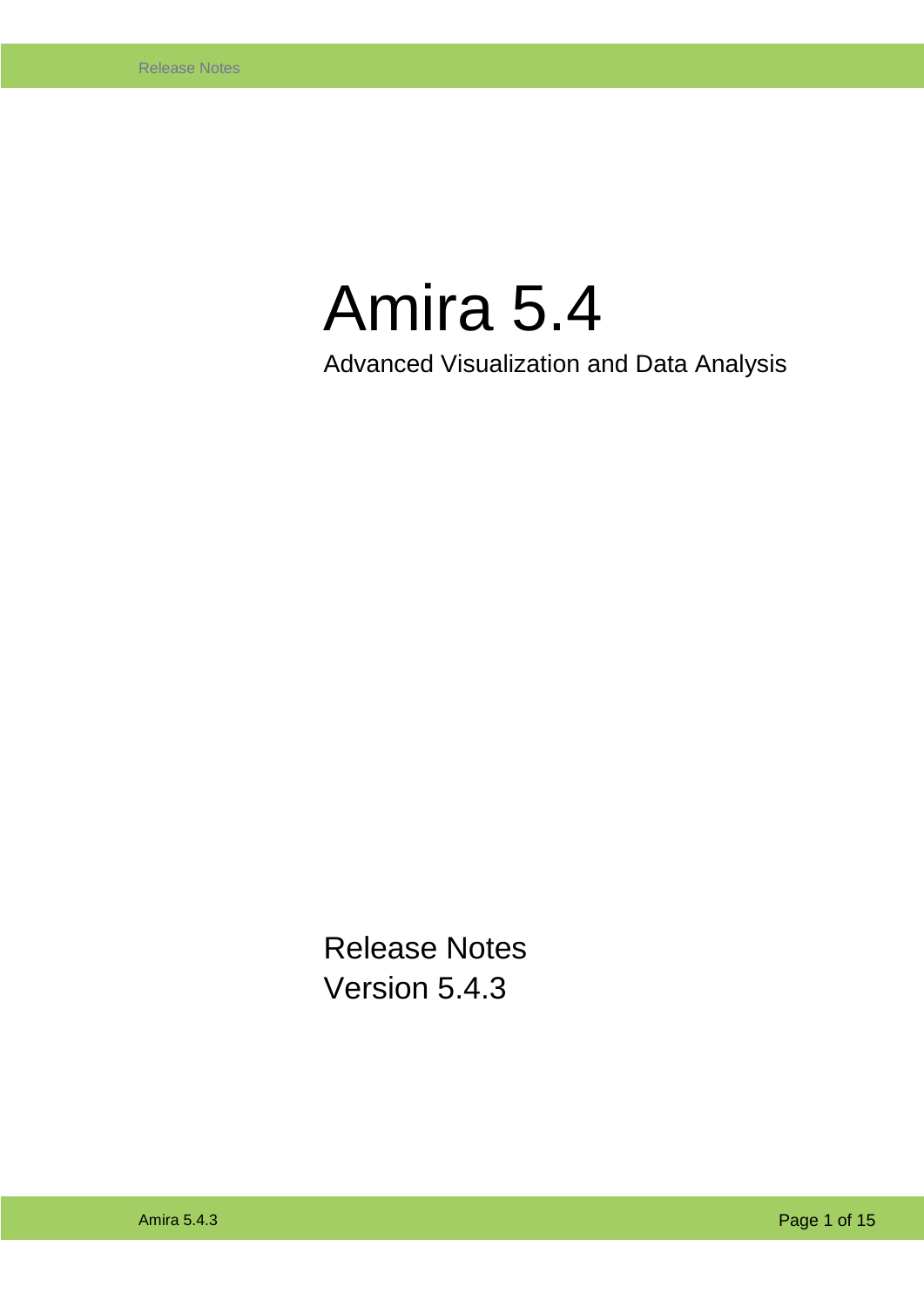#### <span id="page-1-0"></span>Release Notes Amira 5.4

Dear Customer: With this document we would like to inform you about the most important new features, modules, and changes in this version. Please carefully read these Release Notes. We would appreciate your feedback regarding this version. If you encounter problems but also if you have suggestions for improvement, please report them to [amirasupport@vsg3d.com](mailto:amirasupport@vsg3d.com)

We would like to thank you in advance for your efforts.

September 2012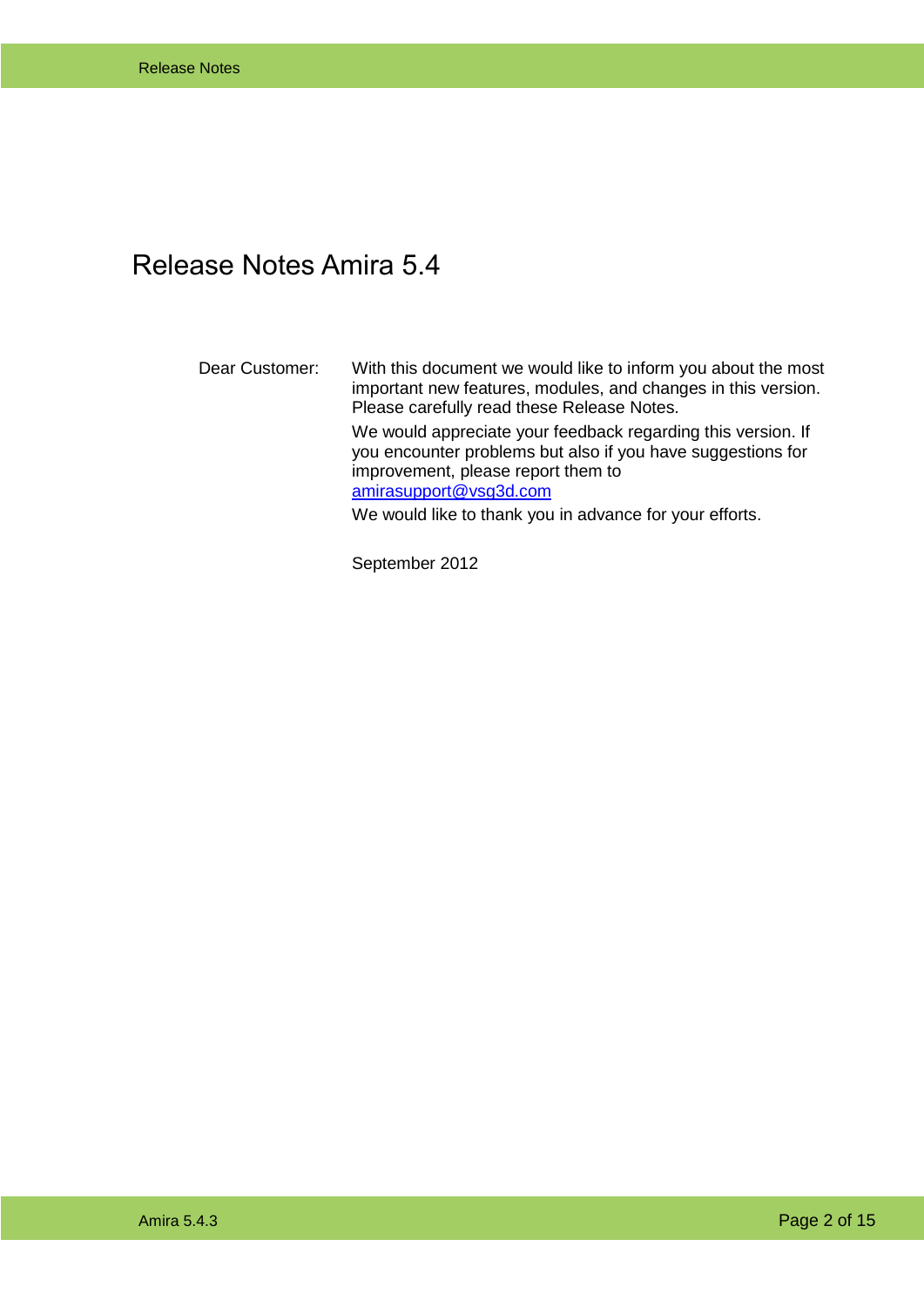#### **Contents**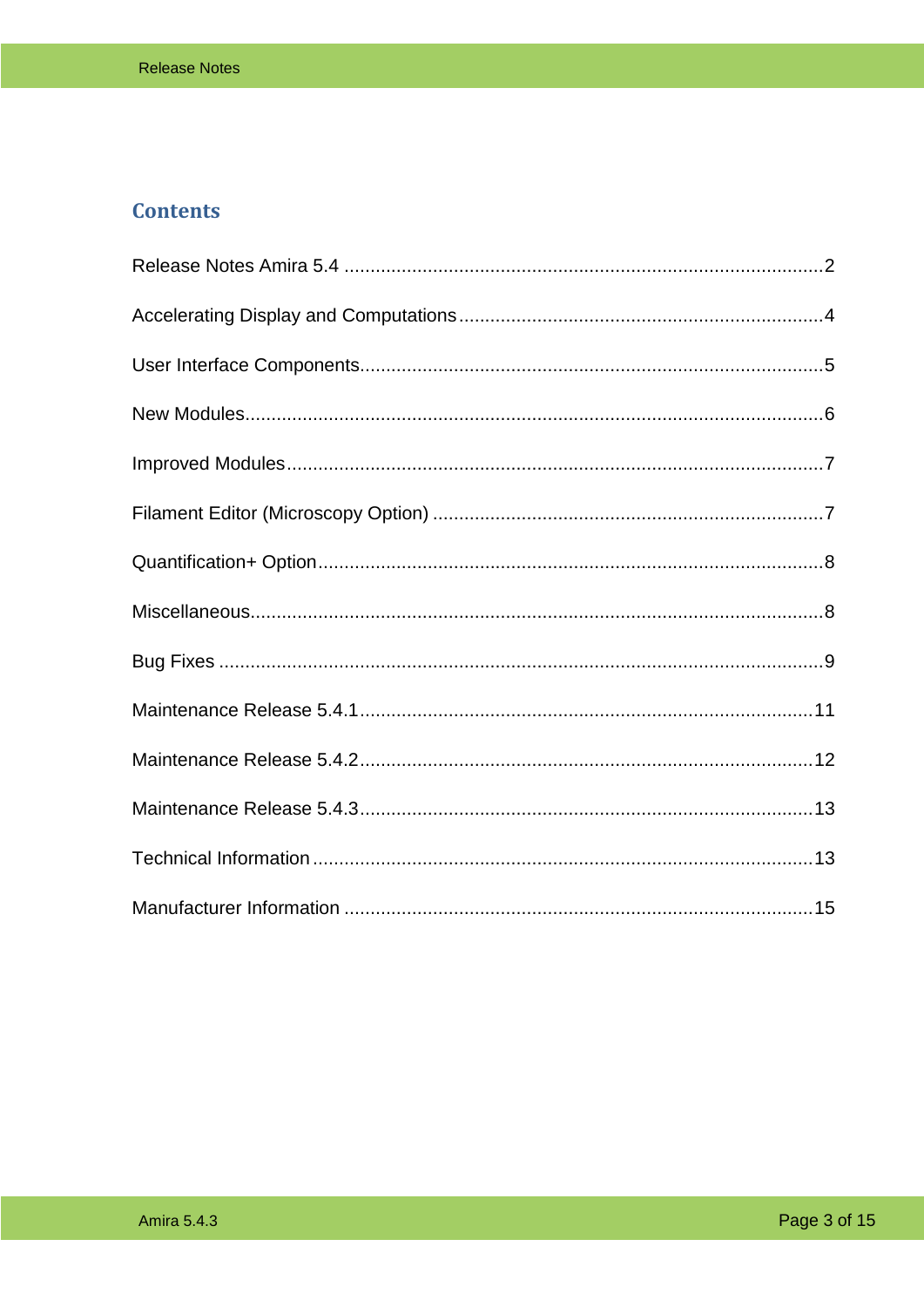# <span id="page-3-0"></span>Accelerating Display and Computations

| Multi-threaded compute<br>modules               | Numerous modules have been accelerated and can now be.<br>executed in parallel on multiple CPUs and/or cores. The<br>performance of such modules will increase with the number of<br>cores used. How many cores are used can be controlled in the<br>Performance tab of the Edit/Preferences dialog. The following<br>modules have been accelerated:                                                                                                        |
|-------------------------------------------------|-------------------------------------------------------------------------------------------------------------------------------------------------------------------------------------------------------------------------------------------------------------------------------------------------------------------------------------------------------------------------------------------------------------------------------------------------------------|
|                                                 | Digital Image Filters: Noise Reduction Minimum, Noise<br>Reduction Maximum, Unsharp Masking, Laplacian Edge<br>Detection, Noise Reduction Median, Gaussian Smoothing, Sobel<br>Edge Detection, Equalize, Edge-Preserving Smoothing, Noise<br>Reduction Non-Local Means, Resampling/Low Pass, Intensity<br>Remapping, Brightness/Contrast, Statistical Feature Detection,<br>Lighten/Darken<br>Compute modules: Isosurface, SurfaceGen, Arithmetic, Resample |
| Asynchronous file loading                       | Many file formats are now loaded in a separate thread. As a<br>consequence, while loading you can interact with the GUI or even<br>start loading another file. This will be especially helpful when<br>loading large data sets.                                                                                                                                                                                                                             |
| Asynchronous range and<br>histogram computation | An important attribute of a data object is its data range. Many<br>modules use it for their initialization. In addition, some<br>components such as the Segmentation Editor, the MultiPlanar<br>Viewer, and the new PortColormap (see below) use a histogram<br>of the data. Previously, the range and histogram were computed<br>when they were requested for the first time. For large data sets<br>this led to significant wait times.                   |
|                                                 | In Amira 5.4 both computations are performed in separate threads<br>immediately after the data has completely been loaded or<br>computed. The parts of Amira that only display range or histogram<br>data for informational purposes have been adapted to work<br>independently and incorporate the information when it is available.<br>The user can continue working while histogram and range data<br>are being computed.                                |
| Fast surface and tube<br>rendering              | Surfaces SurfaceView has been accelerated by using modern<br>hardware rendering techniques. On an NVIDIA graphics card of<br>the latest generation typical performance gains are 40 to 70 times<br>using draw style shaded with option Vertex normals. Performance<br>increases of up to 30 times can be realized when Triangle normals<br>and/or transparent rendering are enabled.                                                                        |
|                                                 | Tubes The rendering of SpatialGraph objects as tubes (see<br>SpatialGraphView -> Segment style: tubes) has been improved in<br>speed and responsiveness. Changing the Tube scale factor is<br>now instantaneous even for large SpatialGraph objects.                                                                                                                                                                                                        |
|                                                 | Note: Fast surface and tube rendering requires recent graphics<br>hardware and also increases the graphics memory consumption.<br>Amira offers a legacy mode for older hardware that can be<br>enabled in Edit/Preferences/Rendering.                                                                                                                                                                                                                       |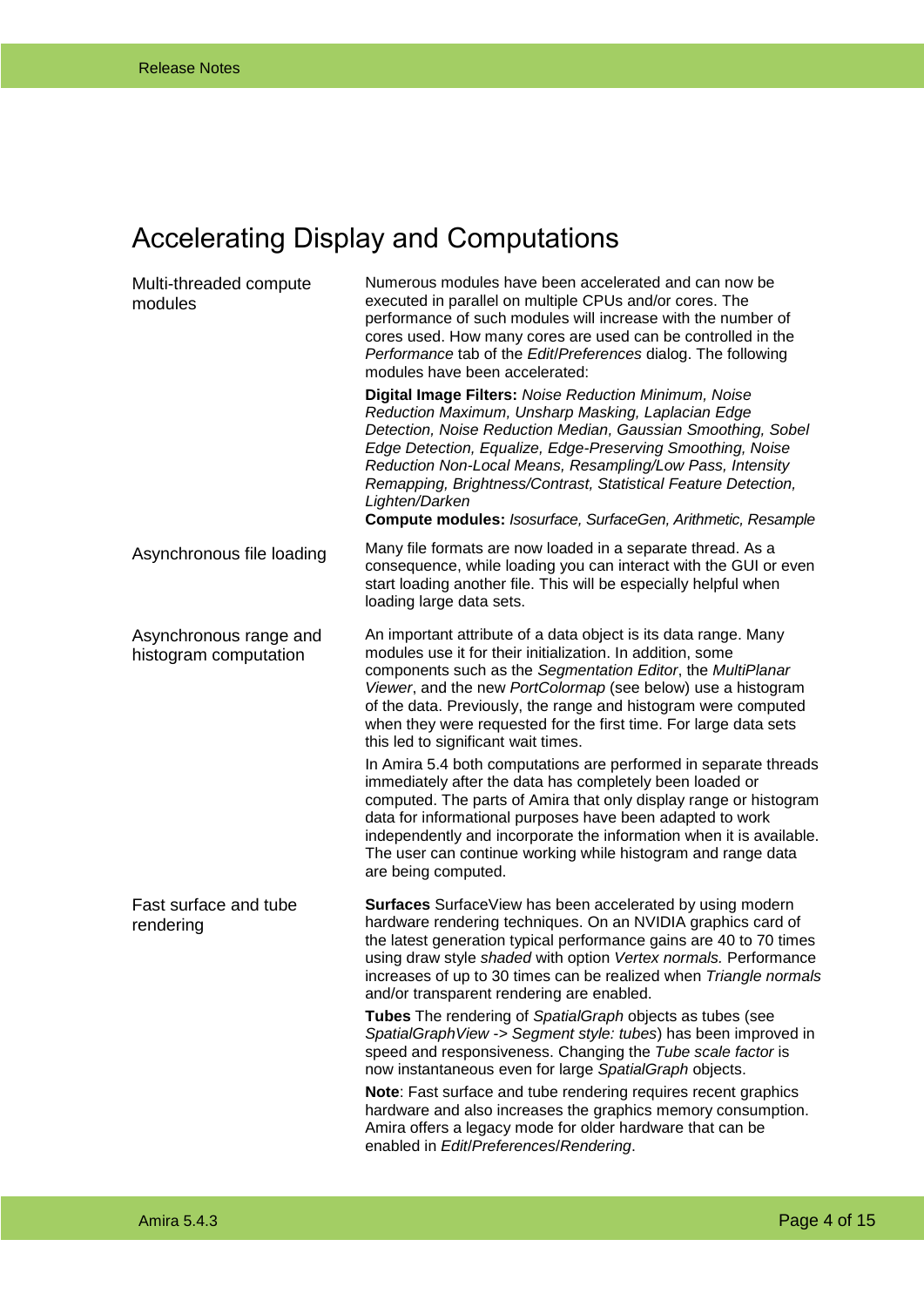# <span id="page-4-0"></span>User Interface Components

| Colormap port           | Whenever color maps are used to colorize objects, Amira's<br>display modules use PortColormap to allow selection of color<br>maps and adjustment of the data window. The usability of this GUI<br>component has been enhanced. The new features include easy-<br>to-use range sliders to set minimum and maximum of a data<br>window and a histogram plot drawn over the color map indicating<br>voxel intensity distribution. For more details please refer to the<br>documentation of the port in the User's Guide.<br>The full functionality of the port is used in: OrthoSlice,<br>ObliqueSlice, Volren, Voltex, SurfaceView and Isosurface (the<br>ColorField connection port is connected to a data object), and<br>Colorwash.<br><b>Colormap:</b><br>$-659$<br>733 |
|-------------------------|---------------------------------------------------------------------------------------------------------------------------------------------------------------------------------------------------------------------------------------------------------------------------------------------------------------------------------------------------------------------------------------------------------------------------------------------------------------------------------------------------------------------------------------------------------------------------------------------------------------------------------------------------------------------------------------------------------------------------------------------------------------------------|
| OrthoSlice/ObliqueSlice | Option Linear in port Mapping Type has been removed. The<br>modules will use the Colormap option in port Mapping Type with a<br>gray color map by default.                                                                                                                                                                                                                                                                                                                                                                                                                                                                                                                                                                                                                |
| Pool                    | Some improvements for the Pool area have been implemented.<br>Selections are now drawn in the native style of the<br>$\bullet$<br>operating system (e.g., on Windows the selection is a<br>blue frame with semi-transparent blue content).<br>When an object is dragged outside the visible area, the<br>$\bullet$<br>Pool automatically scrolls.<br>The new Re-Layout button in the Macro Button area<br>$\bullet$<br>allows all icons in the Pool to be reorganized such that<br>data icons (green) are positioned on the left side of the<br>area, compute modules (red) in the middle, and display<br>modules (yellow and orange) on the right.                                                                                                                       |
| <b>Application Skin</b> | The skin has been reworked with a new color scheme. Buttons<br>and progress bar are now drawn in the style of the respective<br>operating system.                                                                                                                                                                                                                                                                                                                                                                                                                                                                                                                                                                                                                         |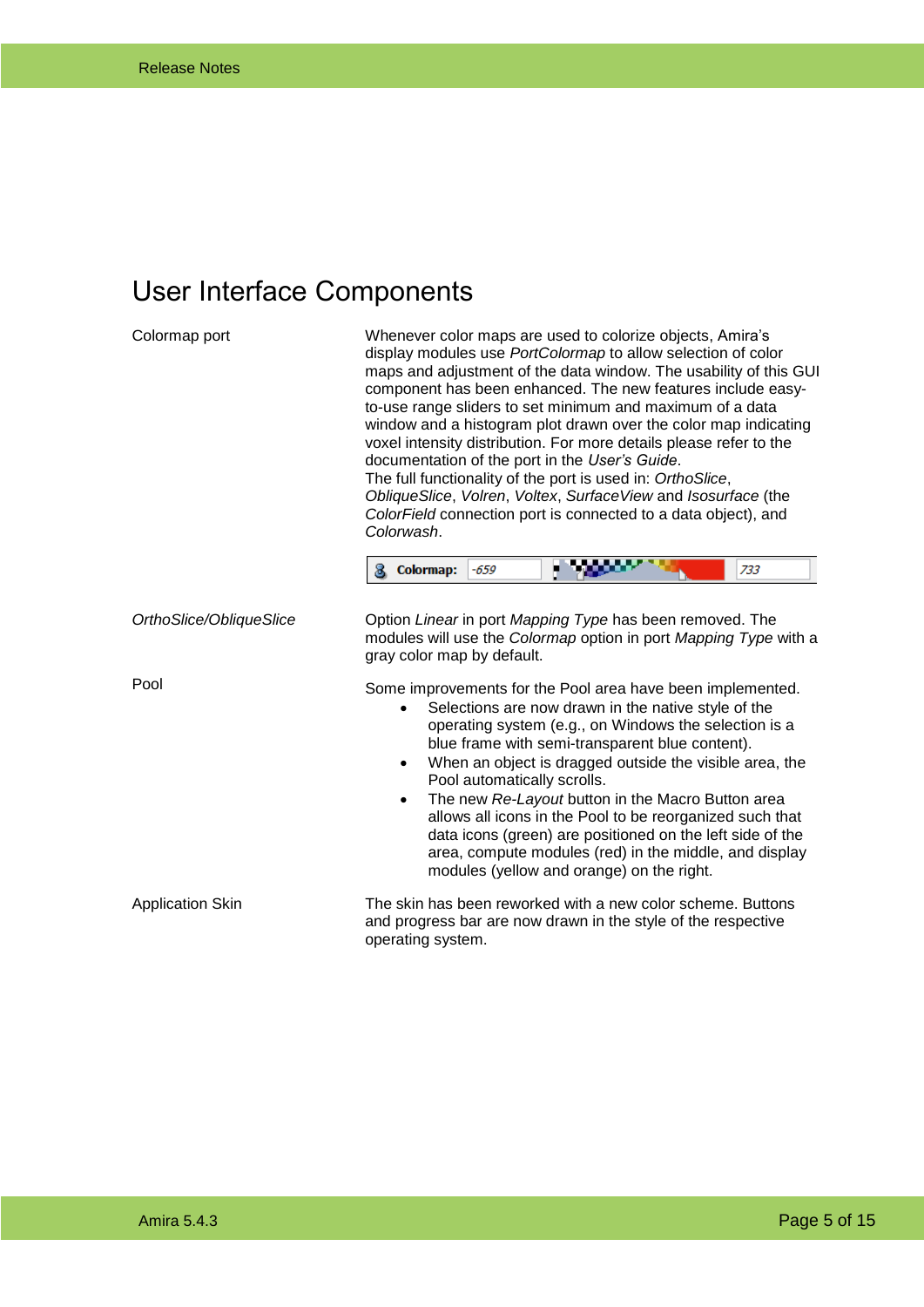#### <span id="page-5-0"></span>New Modules

*BlockFaceCorrection* This module is useful for correcting inter-slice intensity variations that are typically found in block face scanning stacks. Using the *Segmentation Editor* the user defines regions of foreground and (optionally) background voxels on each slice.

> *BlockFaceCorrection* generates corrected slices that have been calculated using the mean voxel intensity in the labeled regions.



*ClusterDensity* This module calculates the local density of vertices of a *Cluster* object. Depending on the size of the input object different algorithms can be selected. The result of the computation is a copy of the input cluster object with a new data column *Density* at each cluster point.



Filter *Noise-Reduction-Non-Local-Means*

A new filter has been added to the *Image Filters* section that implements the windowed non-local means algorithm for noise reduction in scalar volume data. The non-local means algorithm very effectively removes white noise while naturally preserving most features present in the image, even small and thin ones.

The filter implements a CPU and a GPU version of the algorithm. The typically faster performing GPU version requires an NVIDIA graphics card with CUDA support. Thus, in order to take advantage of the fast implementation, make sure to install a display driver with CUDA support. On the Mac platform CUDA support is included with Mac OS X 10.6 (Snow Leopard) and higher.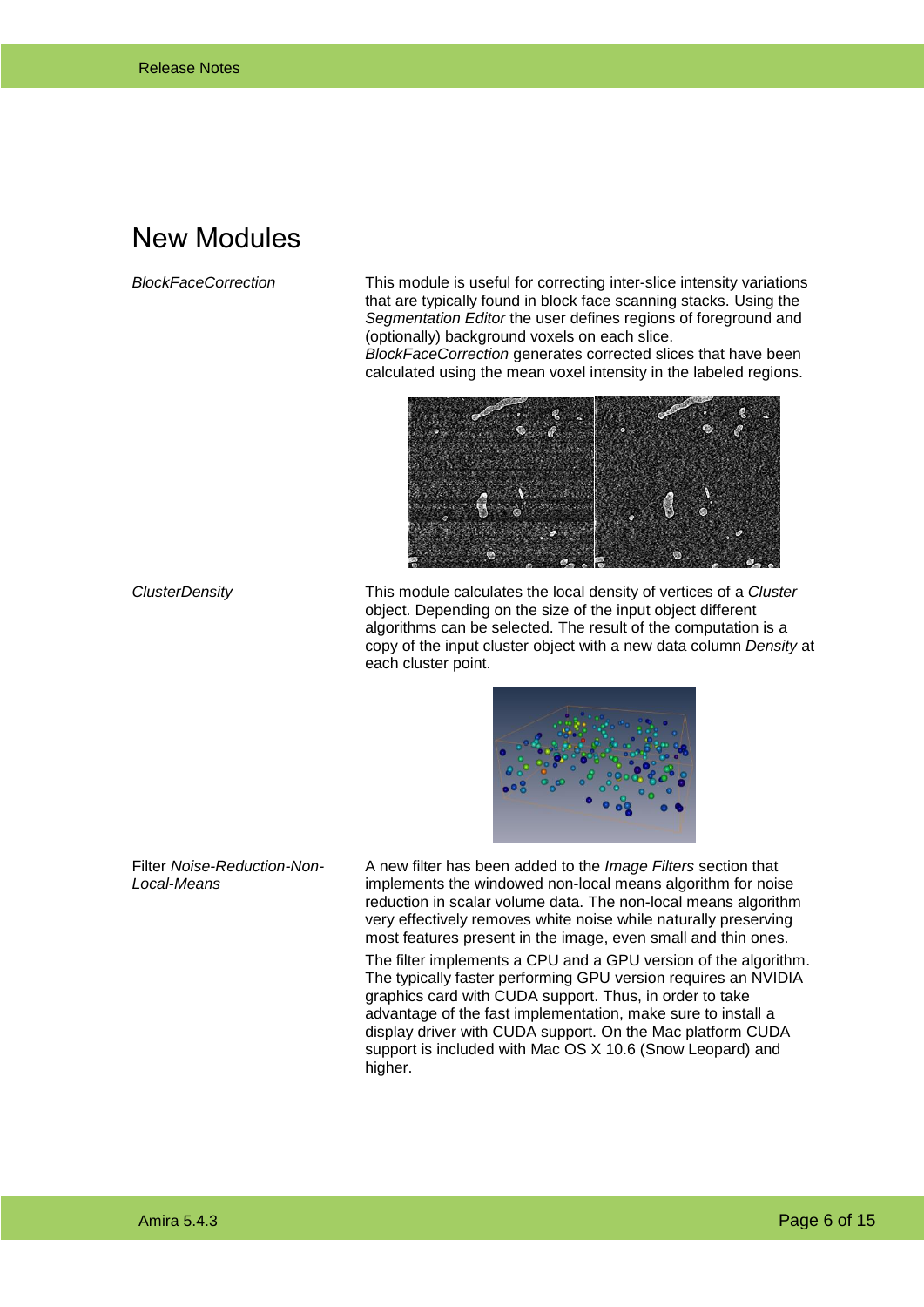*SegmentBrain* (Neuro Option) This module extracts a label field from T1/T2 weighted MR image data of the human skull in order to mask out non-brain tissue. Optionally, the module also exports a surface representation of the mask. Brain masks are useful for visualization and analysis.





#### <span id="page-6-0"></span>Improved Modules

| DisplayISL/IlluminatedLines                       | Both modules offer a new coloring mode DEC (Directionally<br>Encoded Colors) that uses red, green, and blue primaries to<br>encode the direction of the line segment at a given point where<br>red, green, and blue denote the x-, y-, and z-directions<br>respectively. The module Illuminated Lines, which historically<br>has been part of the Mesh Option, is now available in the base<br>package. |
|---------------------------------------------------|---------------------------------------------------------------------------------------------------------------------------------------------------------------------------------------------------------------------------------------------------------------------------------------------------------------------------------------------------------------------------------------------------------|
| SpreadsheetFilter/<br><b>SpreadSheetToCluster</b> | Some functionality in modules Spreadsheet Filter and<br>SpreadSheetToCluster has been redistributed. The output<br>options BoundingBoxes and Tensors of module<br>SpreadsheetFilter have been moved into the<br>SpreadSheetToCluster module. This rearrangement may lead<br>to incompatibility with networks saved with previous versions of<br>Amira. We apologize for any inconvenience.              |
| <b>ConnectedComponents</b>                        | To unify the results with module MaterialStatistics, the CenterX,<br>CenterY, and CenterZ columns in the output of<br>Connected Components now denote the center of gravity of<br>each region. Another set of three columns, BBoxCenterX,<br>BBoxCenterY, BBoxCenterZ provide the center of the bounding<br>boxes of the regions.                                                                       |

#### <span id="page-6-1"></span>Filament Editor (Microscopy Option)

Improved line rendering in *2D Viewer*

Using modern graphics hardware, lines in the *2D Viewer* (2D) are rendered as 3D tubes intersecting the viewer plane. This has the important advantage that width of lines and diameters of nodes scale with the zoom of the 2D viewer. The new rendering requires relatively new hardware. If the graphics card does not support the new rendering, the previous rendering method is used.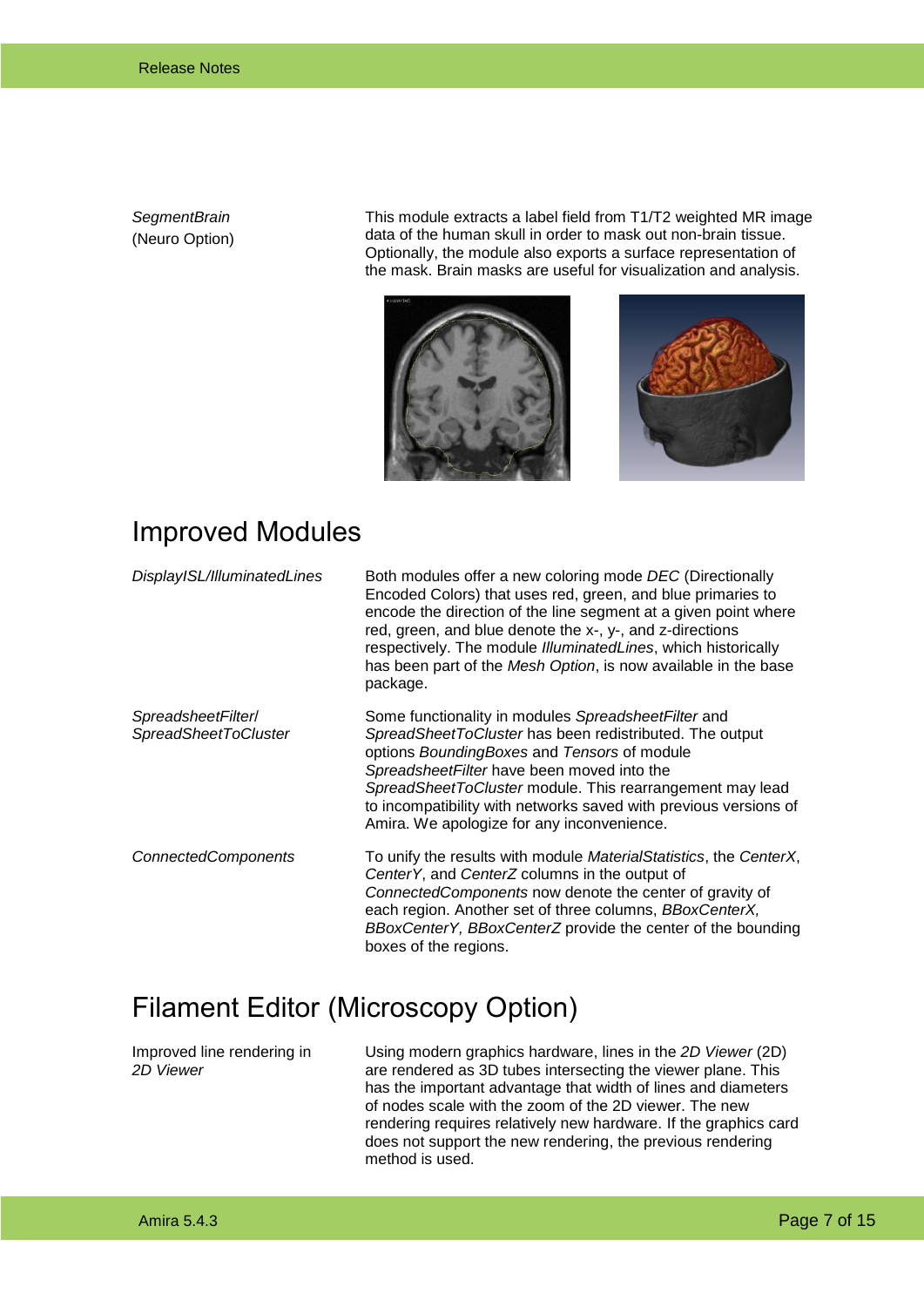| Node-Segment Stepping<br>Tool     | A new item in the Tool Box allows stepping along the points of a<br>segment while the 2D viewer shows the image data tangential<br>to the line at the selected point.                                                                                                                     |
|-----------------------------------|-------------------------------------------------------------------------------------------------------------------------------------------------------------------------------------------------------------------------------------------------------------------------------------------|
| 3D graph smoothing                | The graph can now be smoothed independently in the $x-$ , $y-$ ,<br>and z-directions.                                                                                                                                                                                                     |
| Reorganization of the Tool<br>Box | There are now three tools in the Tool Box labeled View, Trace,<br>and Edit. View hosts all settings regarding the 2D and 3D<br>viewers, Trace those of interactive and automatic tracers, and<br>Edit the graph and loop detector as well as the new smoothing<br>and edge stepper tools. |

# <span id="page-7-0"></span>Quantification+ Option

| Upgrade to version 6.9.2.8 of | This version has many new features, including measures for |
|-------------------------------|------------------------------------------------------------|
| the Visilog library           | porosity, tortuosity, and fractal dimension.               |
|                               |                                                            |

### <span id="page-7-1"></span>Miscellaneous

| Snapshot tool                                | The snapshot tool has been thoroughly revised. It now provides<br>anti-aliasing both for on- and off-screen modes. Also, viewer<br>gadgets such as Compass and Camera Track Ball are<br>automatically hidden when taking the snapshot. If the Compass<br>is needed in the snapshot, a new module CompassPosition has<br>been developed that can be used to add a compass to the<br>snapshot. |
|----------------------------------------------|----------------------------------------------------------------------------------------------------------------------------------------------------------------------------------------------------------------------------------------------------------------------------------------------------------------------------------------------------------------------------------------------|
| New crash handler                            | In the rare occasion of a crash, Amira now gives the user the<br>opportunity to save the current network.                                                                                                                                                                                                                                                                                    |
| TIFF reader for FEI-TIFF files               | FEI FIB-SEM microscopes store acquisition parameters in<br>private tags of the TIFF header. The reader can interpret these<br>tags to correct y-axis foreshortening.                                                                                                                                                                                                                         |
| New tutorial on multi-<br>component analysis | Counting and measuring multiple similar objects in an image<br>stack is a frequently occurring task. A new tutorial accessible<br>from the Tutorials page of the User's Guide explains the usage<br>of dedicated modules, e.g. LocalThreshold,<br>ConnectedComponents, ShapeAnalysis, SpreadsheetFilter.                                                                                     |
| Ot files added                               | The Developer Option now comes with Qt headers and libraries<br>(LGPL license). This allows the user to use Qt in custom-<br>projects.                                                                                                                                                                                                                                                       |
| New demos on multi-<br>component analysis    | The multi-component analysis tutorial is accompanied by a set<br>of demo networks that can be launched from the User's Guide<br>Demo section.                                                                                                                                                                                                                                                |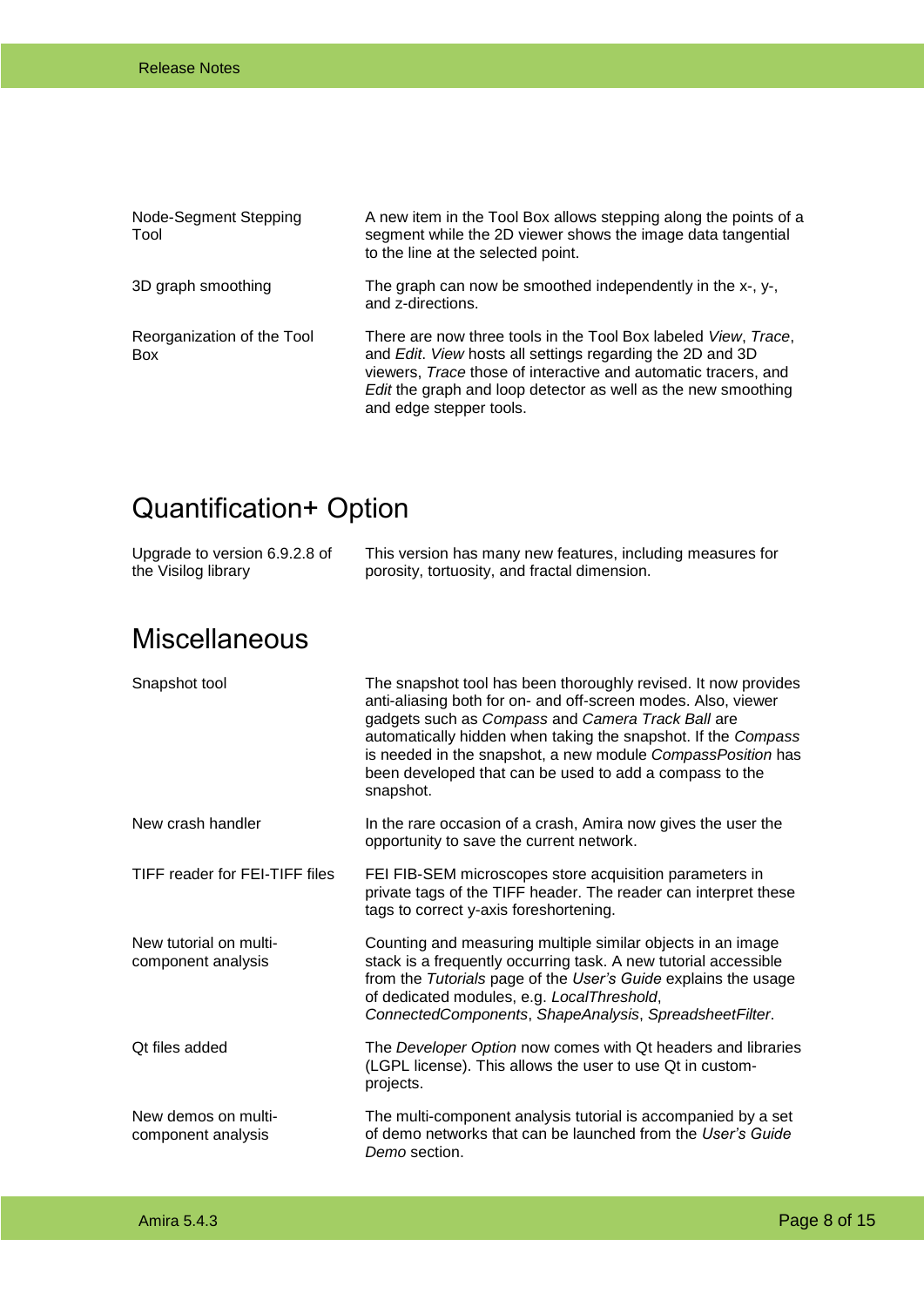| New demo on small animal<br>imaging | A new demo in the Demo section of the User's Guide has been<br>added showing an example from small animal imaging.                                                                                                                                                                                                                                                                                                               |
|-------------------------------------|----------------------------------------------------------------------------------------------------------------------------------------------------------------------------------------------------------------------------------------------------------------------------------------------------------------------------------------------------------------------------------------------------------------------------------|
| New performance logging             | Performance logging collects information about Amira's usage<br>and how individual operations perform. The information is<br>anonymized and the user can disable performance logging at<br>any time. From time to time Amira connects to a VSG logging<br>server to which logged information is sent for evaluation. By<br>default, the user is asked each time whether to allow the<br>transmission of performance information. |
|                                     | This information is used to identify performance bottlenecks and<br>allow us to focus development more specifically to our users'<br>needs.                                                                                                                                                                                                                                                                                      |
| Tree View                           | The Tree View interface to the current network is disabled by<br>default.                                                                                                                                                                                                                                                                                                                                                        |

# <span id="page-8-0"></span>Bug Fixes

|                     | Besides adding new features and improvements, we have<br>spent great effort in fixing issues and bugs. The following<br>section presents a selection of those issues.                                                                           |
|---------------------|-------------------------------------------------------------------------------------------------------------------------------------------------------------------------------------------------------------------------------------------------|
| Large data issues   | Several issues regarding large data (i.e. data with more than 2<br>or 4 billion voxels) have been fixed.                                                                                                                                        |
| Quantification+     | The Microsoft Visual Studio runtime libraries for the<br>Quantification+ Option were not explicitly installed, so on some<br>systems the Quantification module did not work. Now the<br>necessary libraries are installed during program setup. |
|                     | Label Fields with two materials could not be used with<br>Quantification filters that require a Binary data type.<br>Performance has been improved for many operations.                                                                         |
| Tcl interface       | Module Measurement has now a command to query the results<br>of a measurement.                                                                                                                                                                  |
|                     | In module PointProbe the command to get the sampled value<br>(getSampledValue) has been unified with the other *Probe<br>modules.                                                                                                               |
|                     | Tcl command clock format failed on 64-bit Windows.                                                                                                                                                                                              |
|                     | Tcl command newPortFilename now has a new option to<br>select directories.                                                                                                                                                                      |
| Save network dialog | When unsaved data need to be saved, choosing Save<br>created an empty directory <network>-files.</network>                                                                                                                                      |
|                     | When networks were saved in Pack&Go format, data objects<br>were saved as AmiraMesh but not renamed with suffix .am.                                                                                                                            |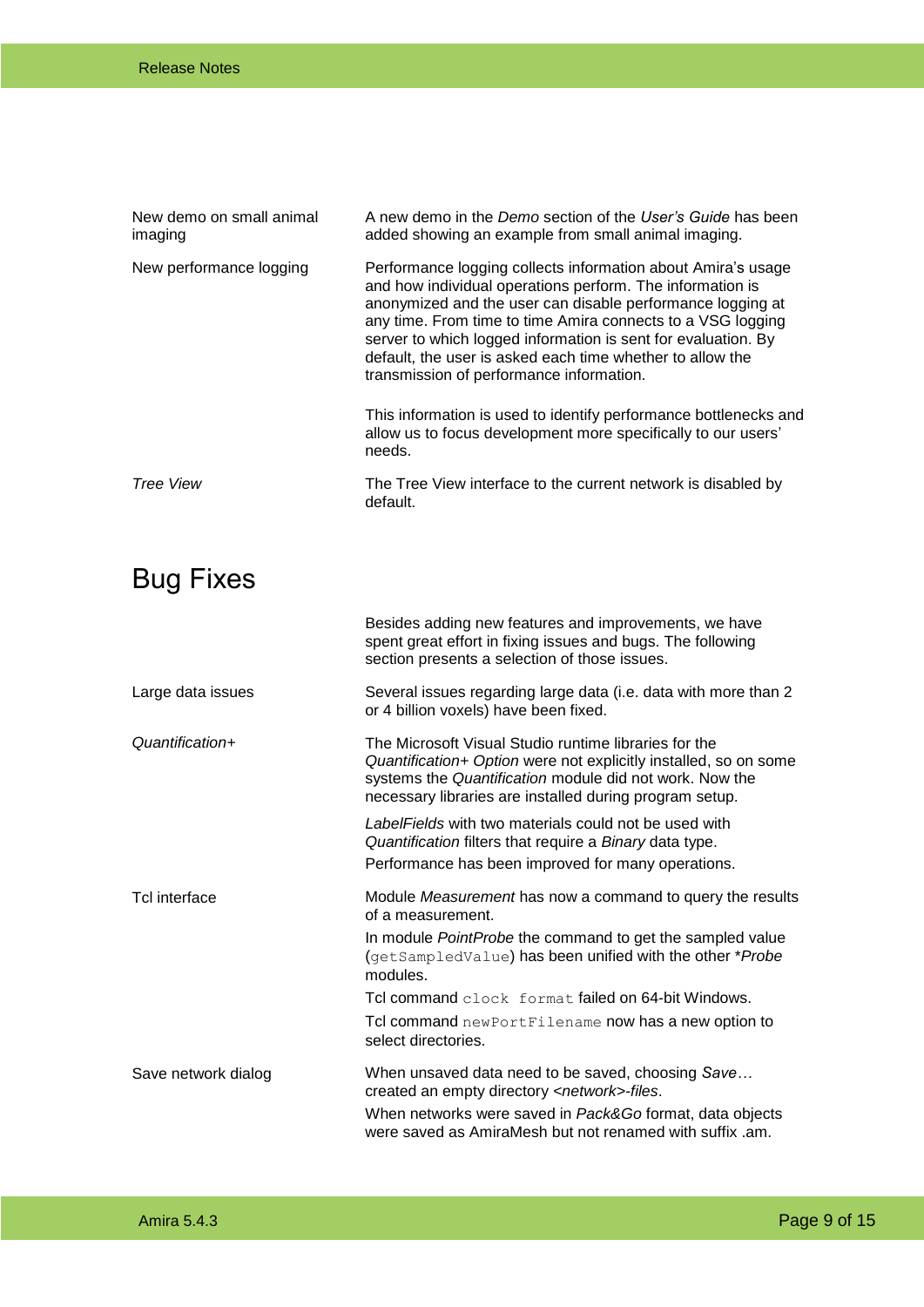| SpreadSheet    | When the Show button of a SpreadSheet object was pressed,<br>the initial ordering of the rows was incorrect.<br>The Microsoft Office XML export for spreadsheets was broken.<br>Copy and paste from spreadsheets did not consider localized<br>settings, e.g., the type of decimal mark on the current system.<br>Copy and paste functionality was incorrect for reordered<br>spreadsheets.                                                                                                                                                                                                                                                                                                                                                                                                                                                                                                                                                                                                                                                                                                                                                                                                                                                                                                                                                                            |
|----------------|------------------------------------------------------------------------------------------------------------------------------------------------------------------------------------------------------------------------------------------------------------------------------------------------------------------------------------------------------------------------------------------------------------------------------------------------------------------------------------------------------------------------------------------------------------------------------------------------------------------------------------------------------------------------------------------------------------------------------------------------------------------------------------------------------------------------------------------------------------------------------------------------------------------------------------------------------------------------------------------------------------------------------------------------------------------------------------------------------------------------------------------------------------------------------------------------------------------------------------------------------------------------------------------------------------------------------------------------------------------------|
| CalculusMatlab | Error messages on the Mac were incorrect.<br>The documentation on how to setup Matlab to work with Amira's<br>CalculusMatlab module was incomplete.<br>The first output of Matlab command 'disp' was truncated.                                                                                                                                                                                                                                                                                                                                                                                                                                                                                                                                                                                                                                                                                                                                                                                                                                                                                                                                                                                                                                                                                                                                                        |
| Miscellaneous  | MRC files with 8-bit precision were incorrectly read as unsigned<br>byte.<br>The sorting of filenames in the File/Open Data  dialog did not<br>follow common operating system standards. In particular,<br>numbers in the beginning of filenames were not considered<br>during sorting.<br>When saving a surface object containing unused points, Amira<br>will ask the user if the unused points should be removed. If the<br>user answered yes and the surface was currently visualized<br>with SurfaceView, the surface display could be corrupted or<br>Amira could crash.<br>In SpatialGraph data objects, the info ports Vertices and Edges<br>have been renamed to Nodes and Segments in order to avoid<br>confusion with computer graphics primitives and to reflect their<br>usage in the Filament Editor documentation.<br>Modules VolumeEdit, SampleScalarField, and the Filament<br>Editor did not consider transformations of the input object(s).<br>Reading multiple 3D TIFF stacks at once did not work properly.<br>Only the first of the stacks was loaded.<br>In module Annotation the font size can now also be changed on<br>Linux and Mac.<br>Some DICOMDIR files caused a crash when Amira attempted<br>to load them.<br>Module Resample produced wrong results when the target<br>voxel size was exactly 2 times the source voxel size and the |
|                | Box filter was used.                                                                                                                                                                                                                                                                                                                                                                                                                                                                                                                                                                                                                                                                                                                                                                                                                                                                                                                                                                                                                                                                                                                                                                                                                                                                                                                                                   |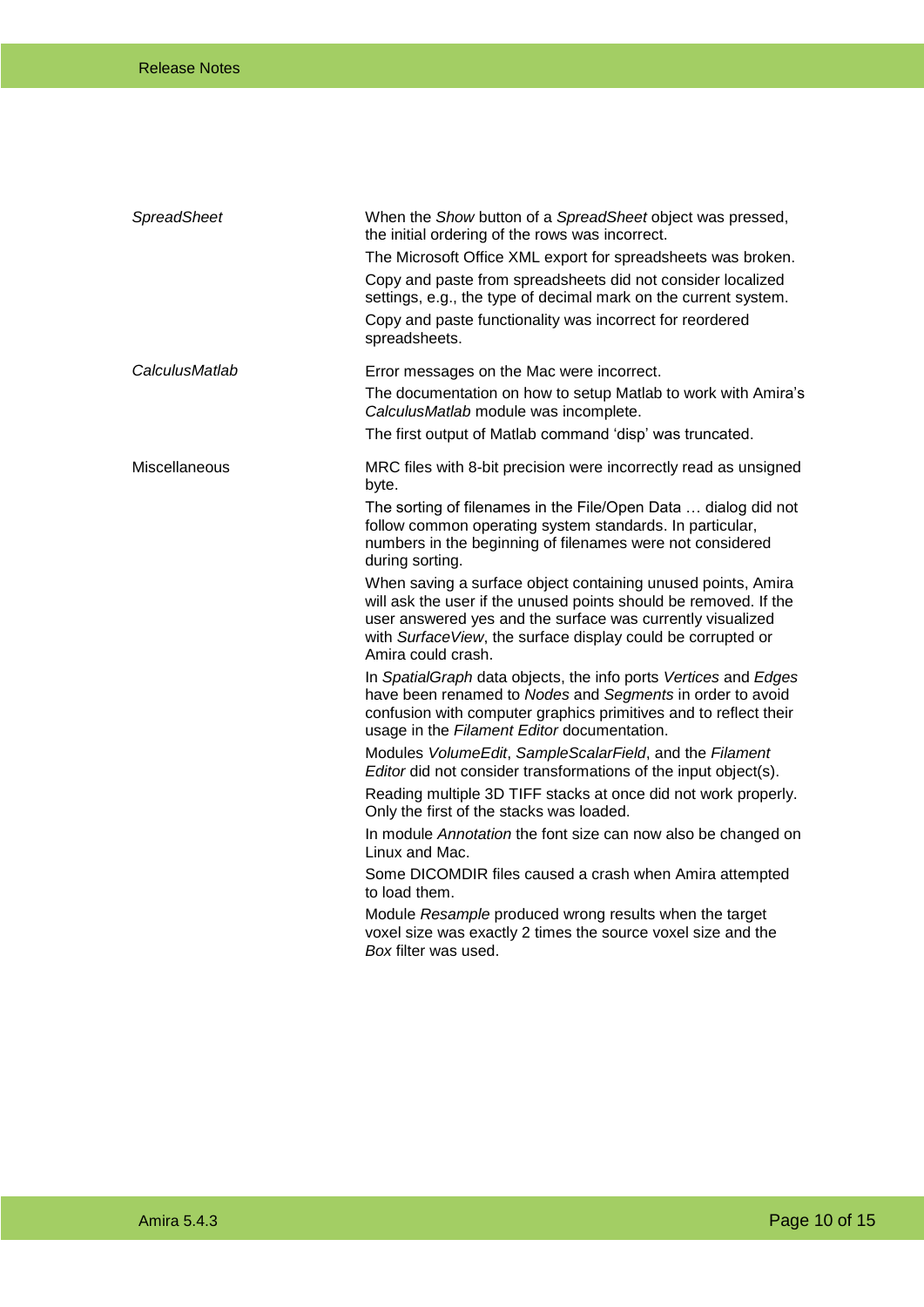## <span id="page-10-0"></span>Maintenance Release 5.4.1

The maintenance release 5.4.1 provides various enhancements and solutions to known problems including the following:

| <b>Segmentation Editor</b> | It is now possible to pick regions in a rendering within the 3D<br>viewer while the (empty) colored frames are in front of the<br>rendering.<br>No lag during creation of new materials when multiple materials<br>are present in the material list.                                                                                                                                                                                                                                   |
|----------------------------|----------------------------------------------------------------------------------------------------------------------------------------------------------------------------------------------------------------------------------------------------------------------------------------------------------------------------------------------------------------------------------------------------------------------------------------------------------------------------------------|
| Multiplanar Viewer         | Enabled histogram range text fields for the Correlation metric in<br>the Auto Registration Tool.<br>2D mode is working again.<br>The maximum range of the sliders in the 2D/3D Settings color<br>map controls now changes with different selections in the<br>Primary Data pull-down menu.                                                                                                                                                                                             |
| Neuro Option               | The DICOM reader now supports DICOM tags "0018:9087<br>Diffusion B-Value" and "0018:9089 Diffusion Gradient<br>Orientation". This enables sorting of DTI images into separate<br>gradient volumes using the DICOM Loader dialog:<br>1. Select from menu entry Columns item Add columns<br>Find the tag named 0018:9089 Diffusion Gradient<br>Orientation and click Add.<br>2. Drag the Diffusion Gradient Orientation column into the<br>second position after the image stack column. |
| Mac platform               | On Mac OS X with Nvidia graphics, Volren now displays high-<br>resolution renderings for volumes with dimensions greater than<br>256 in the y-direction correctly.                                                                                                                                                                                                                                                                                                                     |
|                            | The mouse scroll wheel and the touch pad equivalent gesture<br>for Apple hardware now works correctly on Mac OS X.                                                                                                                                                                                                                                                                                                                                                                     |
|                            | SplineProbe now updates the spline immediately after a control<br>point is removed.                                                                                                                                                                                                                                                                                                                                                                                                    |
| Developer Option           | Users can now write version-dependent code. The new defines<br>are documented in the Developer's Guide.                                                                                                                                                                                                                                                                                                                                                                                |
| Miscellaneous              | The Scale module again displays labels at the ticks when Text<br>is checked in the Ticks port.                                                                                                                                                                                                                                                                                                                                                                                         |
|                            | On Mac OS X and Windows XP x64 the mechanism to detect<br>the number of CPUs and cores is now working correctly.                                                                                                                                                                                                                                                                                                                                                                       |
|                            | Playback of single channel time series read from a Zeiss LSM is<br>working again.                                                                                                                                                                                                                                                                                                                                                                                                      |
|                            | Cylinders in TensorDisplay are now correctly displayed.                                                                                                                                                                                                                                                                                                                                                                                                                                |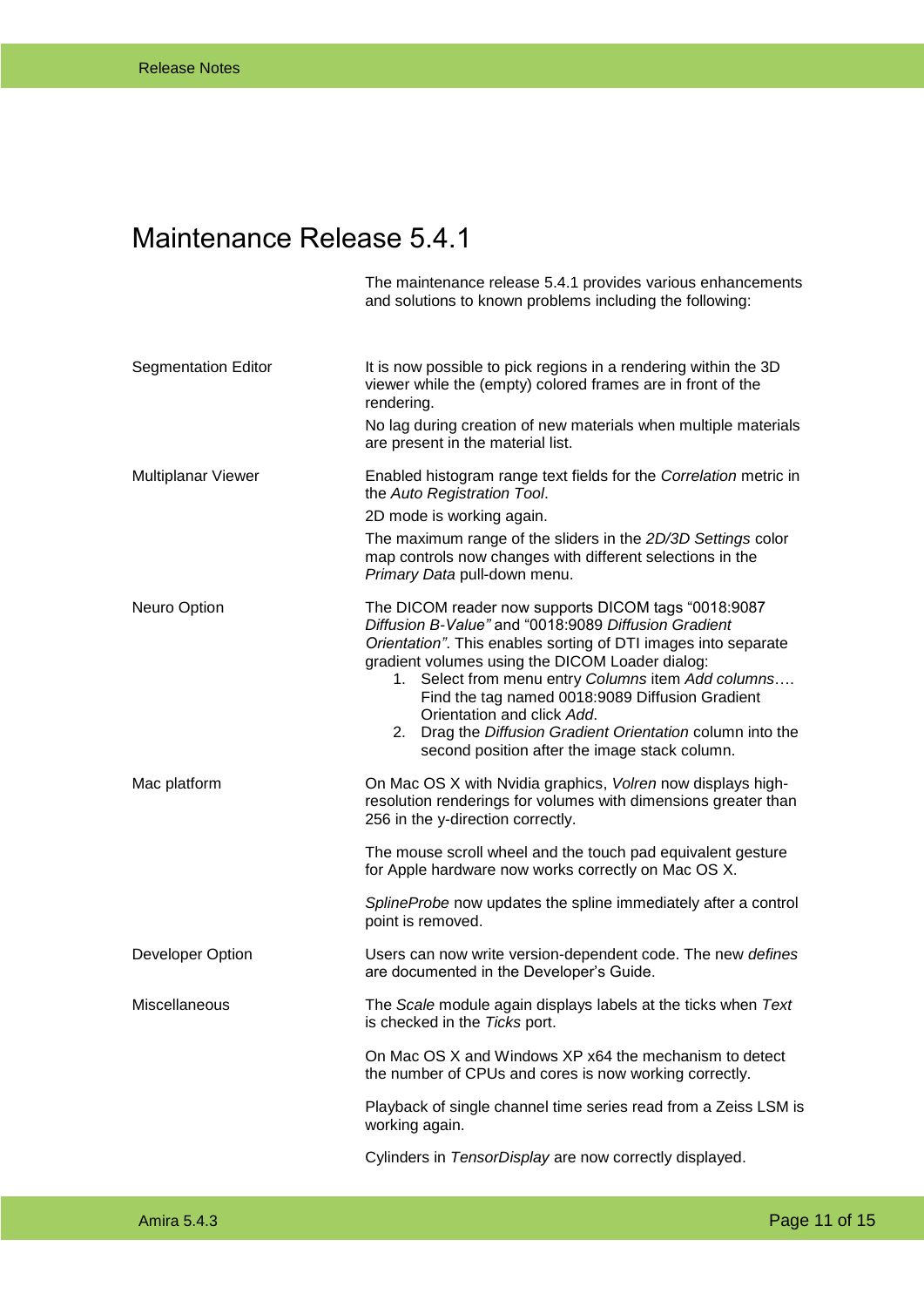*SpreadsheetToCluster* now calculates correct values for the tensor columns in *distribution* mode.

In the *File* dialog, items can now be sorted according to date.

Response time of *SurfaceGen* attached to large data objects has been improved for parameter changes in the *Properties Area*.

Networks with differential clipping, i.e., where clipping only applies to a subset of modules in the scene, are now saved correctly. When these networks are reloaded, only the intended objects are clipped.

*SurfaceView* now displays large surfaces by default with *Vertex normals* enabled (see *Draw style* -> *more options* in *SurfaceView*). The threshold size is set to 256 MByte which corresponds to about 7.5 Million triangles.

Fix of a bug that caused *Isosurface* to generate open surfaces of some double precision floating point fields *that should have been* closed.

*ApplyTransform* now uses the interpolation method indicated in the port Interpolation when used with LabelFields.

It is again possible to save networks containing *CameraRotate* or *Time* objects in Pack & Go format without Amira crashing.

#### <span id="page-11-0"></span>Maintenance Release 5.4.2

The maintenance release 5.4.2 provides various enhancements and solutions to known problems including the following: Developer Option **An issue concerning an incorrect path was solved in the** Development Wizard. Mesh Option The stability of the Fluent import filter was improved. Quantification+ Option This option is now available in a separate installer package.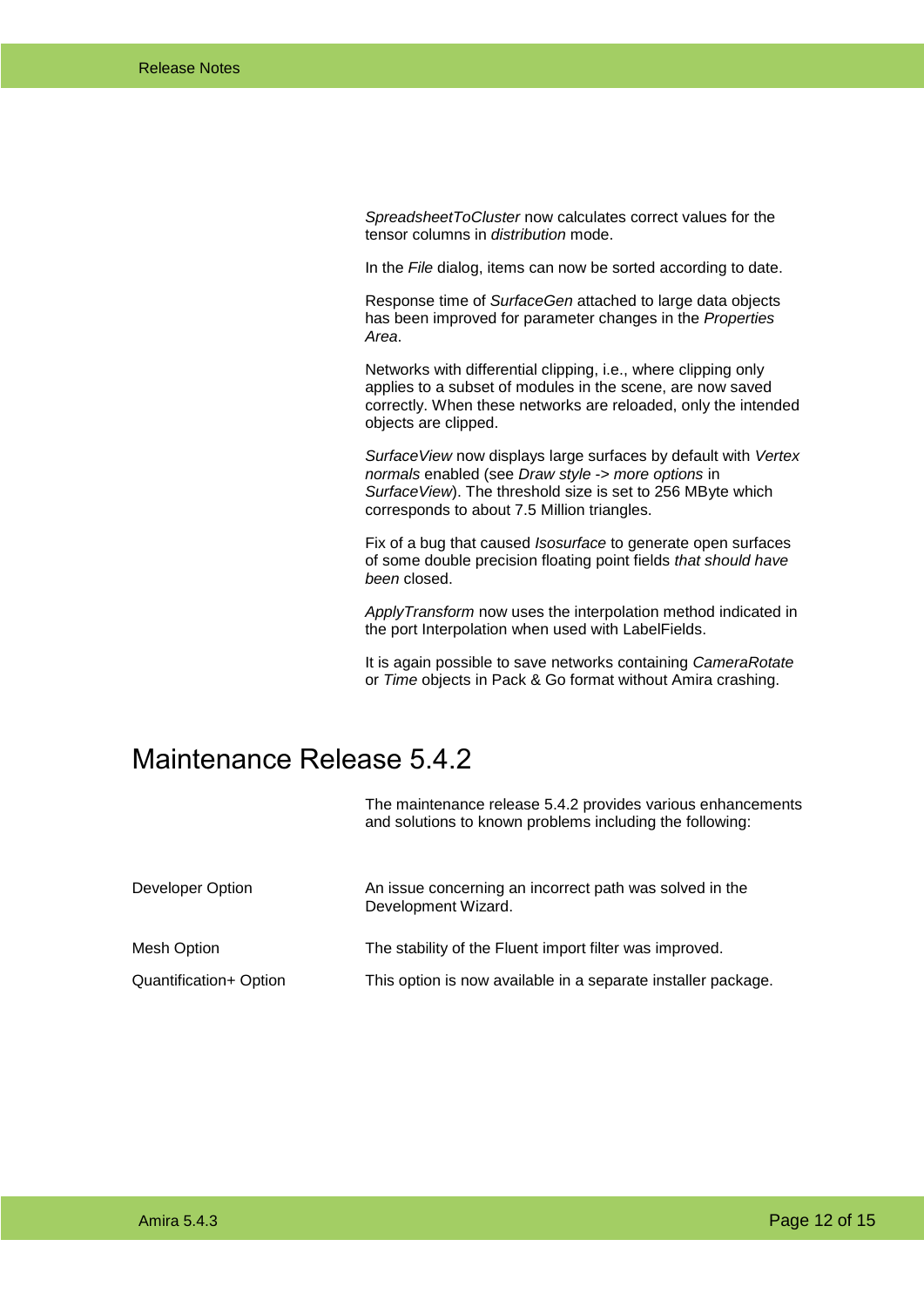# <span id="page-12-0"></span>Maintenance Release 5.4.3

The maintenance release 5.4.3 provides various changes and bug fixes:

| End User License Agreement<br>(EULA) | Amira® is now owned by the Visualization Sciences Group<br>(VSG). The EULA has been changed to reflect the new status<br>of ownership.                                                                                  |
|--------------------------------------|-------------------------------------------------------------------------------------------------------------------------------------------------------------------------------------------------------------------------|
| Module AlignSlices                   | The AlignSlices module has been changed to save the correct<br>transformation values for each slice. Existing alignments can be<br>edited or used as reference to align another image stack (e.g.,<br>another channel). |
| Large surface issues                 | The generation of large surfaces has been optimized to not be<br>affected by the number of slices and threads when multi-<br>threading is enabled.                                                                      |
| TIFF import with Tcl                 | TIFF image stack loading via Tcl has been improved to be<br>unaffected by the number (odd or even) of slices.                                                                                                           |
| Side-by-side stereo with Volren      | Data visualization using Volren has been improved to render<br>correctly in stereo modes Vertical Half [Filled] Screen and<br>Horizontal Half [Filled] Screen.                                                          |
| Data loading and saving              | BSpline data objects can be saved on Mac OS X.<br>SurfacePathSet data objects in an Amira network can be<br>loaded.                                                                                                     |
| Demo Director                        | For compatibility, sorting of events with identical start times in<br>the Demo Director has been changed to the legacy sorting used<br>in the DemoMaker module.                                                         |

#### <span id="page-12-1"></span>Technical Information

| <b>Announcement</b>        | End of support for Microsoft Visual Studio 2005/2008:<br>The next major release of Amira will no longer support Microsoft<br>Visual Studio 2005/2008 (VC++ 8/9). Microsoft Visual Studio<br>2010 (VC++ 10) will be supported instead. |  |
|----------------------------|---------------------------------------------------------------------------------------------------------------------------------------------------------------------------------------------------------------------------------------|--|
|                            | End of support for Mac OS X 32-bit:<br>The next major release of Amira for Mac OS X will be 64-bit.                                                                                                                                   |  |
| <b>Supported Platforms</b> | <b>Windows</b> – Windows XP (SP3 or newer), Windows Vista,<br>Windows 7, 32-bit and 64-bit editions                                                                                                                                   |  |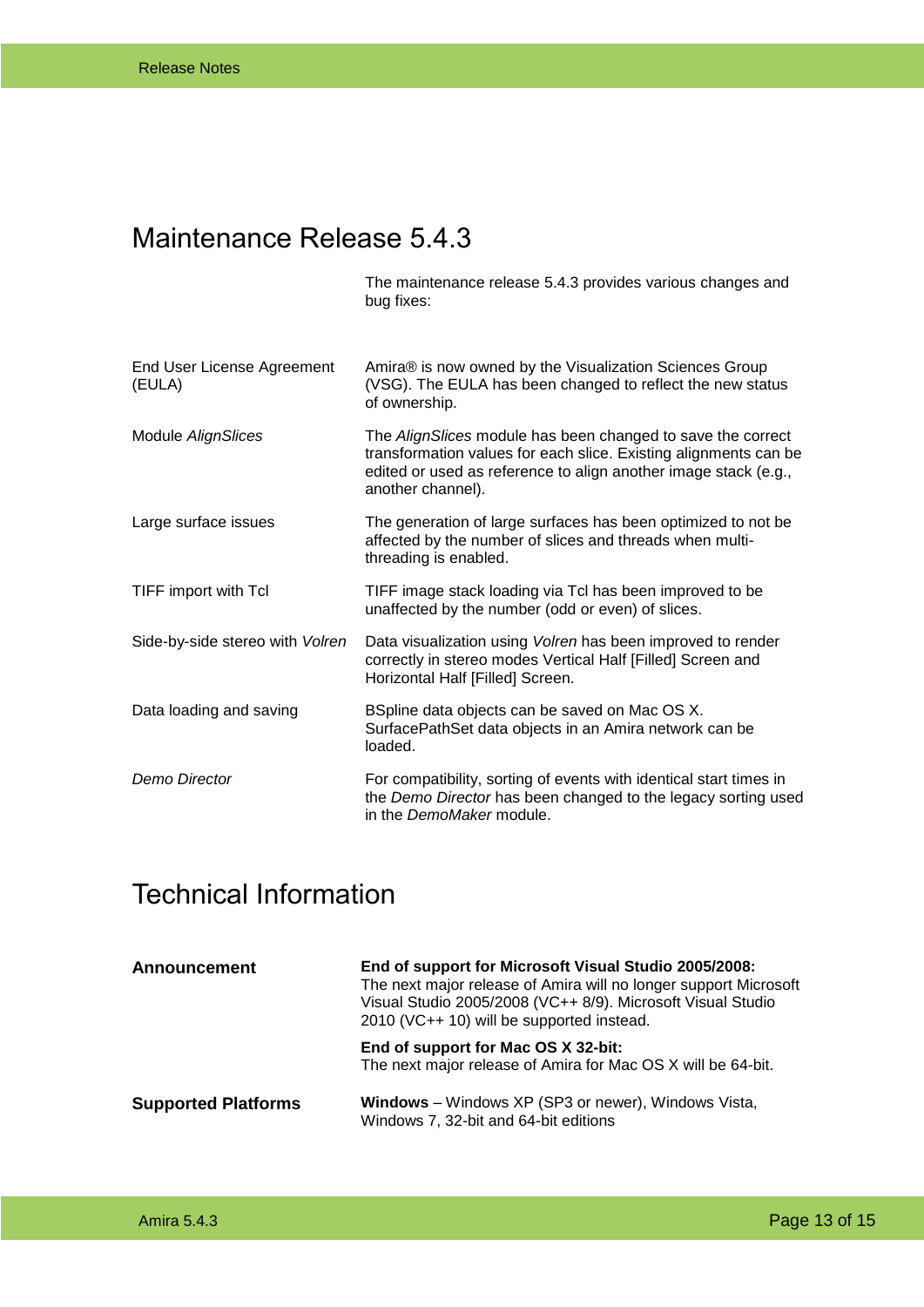|                                                | Mac OS - Mac OS X 10.6 (Snow Leopard), 10.7 (Lion). Amira<br>runs as a 32-bit application.                                                                                                                                                                                                                                                                                                                                                                                                                                                                                                                                          |  |  |
|------------------------------------------------|-------------------------------------------------------------------------------------------------------------------------------------------------------------------------------------------------------------------------------------------------------------------------------------------------------------------------------------------------------------------------------------------------------------------------------------------------------------------------------------------------------------------------------------------------------------------------------------------------------------------------------------|--|--|
|                                                | Linux - Red Hat Enterprise Linux 5.5 for x86_64 or compatible.<br>The software may work on other distributions too, but it has not<br>been tested and is not supported.                                                                                                                                                                                                                                                                                                                                                                                                                                                             |  |  |
|                                                |                                                                                                                                                                                                                                                                                                                                                                                                                                                                                                                                                                                                                                     |  |  |
| <b>Developer Option</b><br><b>Requirements</b> | <b>Windows</b><br>XP/Vista/7, 32-bit: Microsoft Visual Studio 2005 (VC++ 8),<br>with Visual Studio 2005 SP1<br>XP/Vista/7, 64-bit: Microsoft Visual Studio 2008 (VC++ 9)<br>$\bullet$                                                                                                                                                                                                                                                                                                                                                                                                                                               |  |  |
|                                                | Mac OS<br>GCC 4.2.x for all supported versions of Mac OS X<br>$\bullet$                                                                                                                                                                                                                                                                                                                                                                                                                                                                                                                                                             |  |  |
|                                                | Linux<br>RHEL 5.5: GCC 4.1.x<br>$\bullet$                                                                                                                                                                                                                                                                                                                                                                                                                                                                                                                                                                                           |  |  |
| <b>Hardware Requirements</b>                   | A CPU supporting SSE2 instruction set (Intel Pentium 4 and<br>above or compatible). On Mac OS X an Intel CPU is required.<br>PowerPC processors are no longer supported.<br>At least 2 GB RAM.                                                                                                                                                                                                                                                                                                                                                                                                                                      |  |  |
|                                                | A graphics card with OpenGL support and hardware accelerated<br>texture mapping. Some visualization modules require graphics<br>hardware with the following vertex and fragment shader support:                                                                                                                                                                                                                                                                                                                                                                                                                                     |  |  |
|                                                | GL_ARB_shader_objects<br>GL_ARB_shading_language_100<br>GL_ARB_fragment_shader GL_ARB_vertex_shader                                                                                                                                                                                                                                                                                                                                                                                                                                                                                                                                 |  |  |
| <b>Recommended Hardware</b>                    | CPU: Multi-core CPU with ≥2 GHz                                                                                                                                                                                                                                                                                                                                                                                                                                                                                                                                                                                                     |  |  |
|                                                | Main memory: ≥4 GB<br>Graphics card: A current desktop card from one of the main<br>vendors (NVIDIA or ATI) with at least 512 MB video RAM. If<br>OpenGL stereo support is needed (e.g., stereo projection or<br>AmiraVR), an NVIDIA Quadro or an ATI FireGL / FirePro card<br>with the appropriate driver must be installed.                                                                                                                                                                                                                                                                                                       |  |  |
| <b>Installation Notes</b>                      | Windows runtimes installation The installer for both Microsoft<br>Windows distributions provides a mechanism to install the<br>appropriate runtime libraries.                                                                                                                                                                                                                                                                                                                                                                                                                                                                       |  |  |
|                                                | License Manager Due to security mechanisms in modern<br>operating systems (e.g., Microsoft Windows User Account<br>Control) Amira needs to run with administrator privileges in<br>order to be able to change the license file. When Amira is<br>launched at the end of the installation procedure this is<br>automatically the case so that saving the license file from within<br>the License Manager is possible. For all subsequent changes of<br>the license file, Amira needs to be explicitly started with<br>administrator privileges (Right-click the Amira icon, select "Run<br>as administrator" from the context menu). |  |  |
|                                                | Note: Some virus scanner software can significantly slow down<br>installation. If you observe stalling during installation, this is<br>likely to be caused by a virus scanner program. Turning off the<br>virus scanner when installing Amira usually solves the issue.                                                                                                                                                                                                                                                                                                                                                             |  |  |